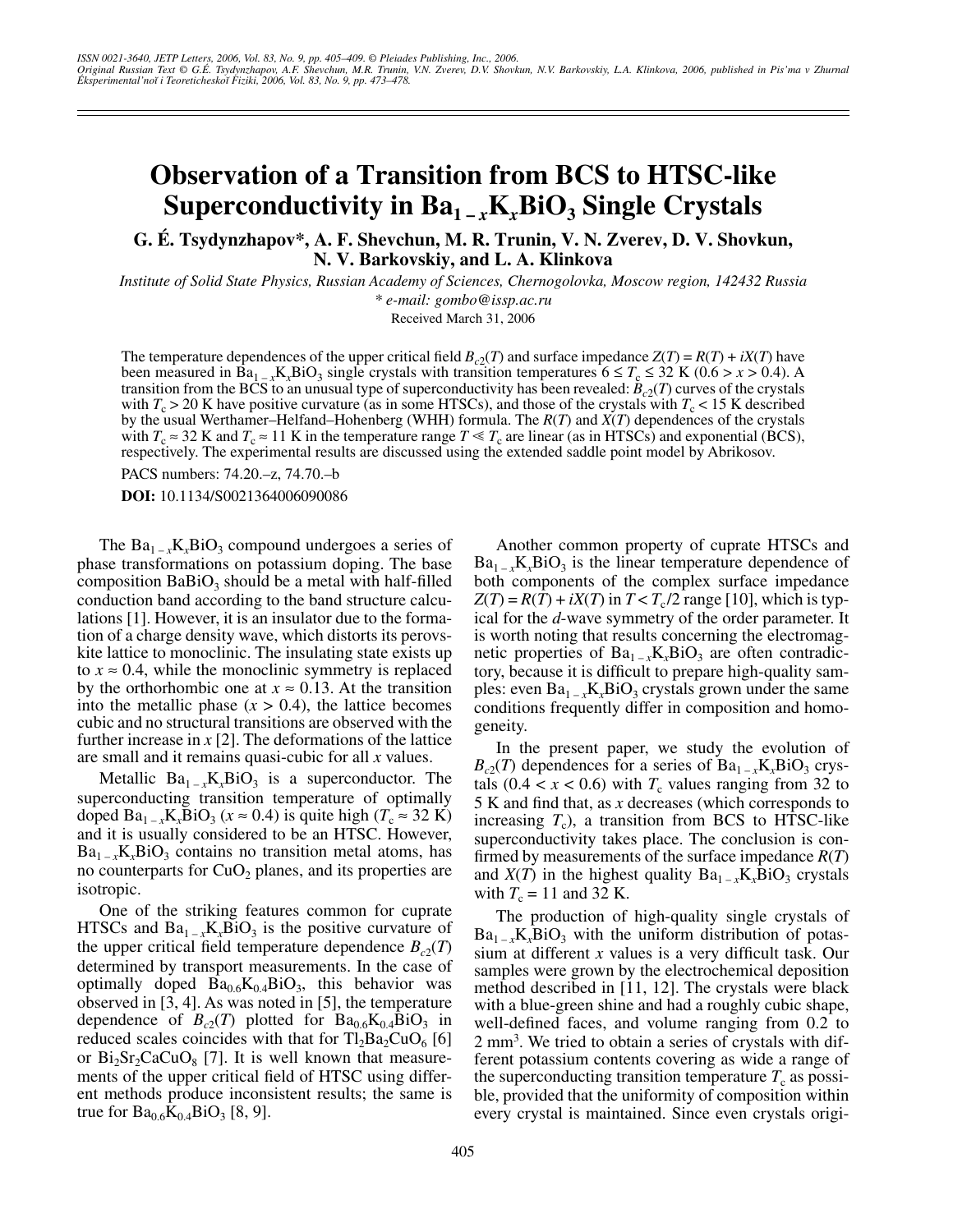20 30 1.0 10 0 0.5  $T(K)$ **Fig. 1.** (a) Superconducting transition curves obtained for  $Ba_{1-x}K_{x}BiO_{3}$  crystals by measuring ac susceptibility  $\chi'(T)$ . The procedure used in this work to determine the transition point  $T_c$  is shown for samples *b* and *e*; (b) the effect of the magnetic field *B* on the  $\chi'(T)$  curves of the crystals (circles) *a* and (squares) *d*. The field values (from right to left)  $B = 0$ , 1, 6, 12, and 19.5 T) for sample *a* and  $B = 0$ , 0.067, 0.133, 0.2, and 0.27 T for sample *d*. Data for sample *a* are taken from [4].

 $\overline{a}$ 



**Fig. 2.** Temperature dependences of the upper critical field for samples  $a-e$ . The dot–dashed lines present  $B_{c2}(T)$ dependences calculated using the extended saddle point model [16]. The inset shows the left lower corner of the main plot in more detail. The solid lines are Werthamer– Helfand–Hohenberg (WHH) fits.

nating from one batch have significant variation in  $T_c$ (sometimes as large as 10 K), all samples were preliminary tested by measurements of the temperature dependences of ac susceptibility  $\chi(T)$ . Only samples with the narrowest and most regular superconducting transitions were selected for further experiments.

Measurement of ac susceptibility  $\chi(T)$  in application to superconductors is similar to investigation of dc resistivity. In our case, the frequency of ac magnetic field excitation was 100 kHz and its amplitude was less than 0.1 Oe. A static external magnetic field up to 17 T was created by a superconducting magnet and was perpendicular to the ac field. Samples were not oriented in any special way with respect to the field, though we checked that results were reproduced for different positions of the crystals. The  $T_c$  point was determined from the transition curve as the intersection of the tangent that is drawn at the inflection point of the transition curve and the zero level that corresponds to the normal state (see Fig. 1a).

The temperature dependences of surface impedance *Z*(*T*) were measured using the resonance technique described in [13] at  $\omega/2\pi = 28.2$  GHz in a temperature range from 0.4 to 120 K. The  $H_{011}$  mode of a cylindrical niobium cavity was employed (the quality factor of the empty cavity was  $\approx 2 \times 10^6$  in all operating temperature range); the amplitude of the microwave magnetic field on the sample surface was less than 1 Oe. The experimental setup and method of measurements were described in detail in [14].

The temperature dependences of the real part of the ac susceptibility χ'(*T*) for all samples with different potassium doping levels that are studied in this paper are shown in Fig. 1a. (The transition temperature decreases when *x* increases.)

Superconductivity is suppressed when magnetic field *B* is applied. This process is illustrated in Fig. 1b for samples *a* (the data for this sample are taken from our previous work [4]) and *d*. We emphasize that, in spite of the tremendous, more than ten times, difference between the field values  $\chi'(T)$ , the curves for these samples that correspond to the same reduced temperature *T*/*T*<sub>c</sub> have about the same relative transition width and are generally similar to each other. This fact is important, because there is no rigorous, theoretically justified method to find the  $T_c$  point from a nonzero-width transition curve. It is possible that the widespread method we employ (Fig. 1a) introduces a systematic error. Figure 1 strongly suggests that this error, if any, is identical for different samples.

Figure 2 shows the  $B_{c2}(T)$  curves for all samples studied. For crystals *c*, *d*, and *e* with  $T_c = 14$ , 11, and 6 K, respectively,  $B_{c2}(0)$  values do not exceed 1 T and the curvature of  $B_{c2}(T)$  is negative. The temperature dependences of the upper critical field of these samples are in complete agreement with the Werthamer–Helfand–Hohenberg (WHH) formula derived in the BCS model. The estimations of the coherence length using the formula  $B_{c2}(0) = \Phi_0/2\pi \xi(0)^2$  give 20, 30, and 40 nm for samples *c*, *d*, and *e*, respectively.

The  $B_{c2}(T)$  curves for crystals *a* and *b* ( $T_c = 32$  and 22 K, respectively) have positive curvature. The upper critical field at  $T = 0$  is higher than that for crystals  $c, d$ ,

 $\chi'$  (arb. units)

 $\Omega$ 

 $-0.2$ 

-0.4

 $0.6$ 

 $-0.8$ 

 $-1.0$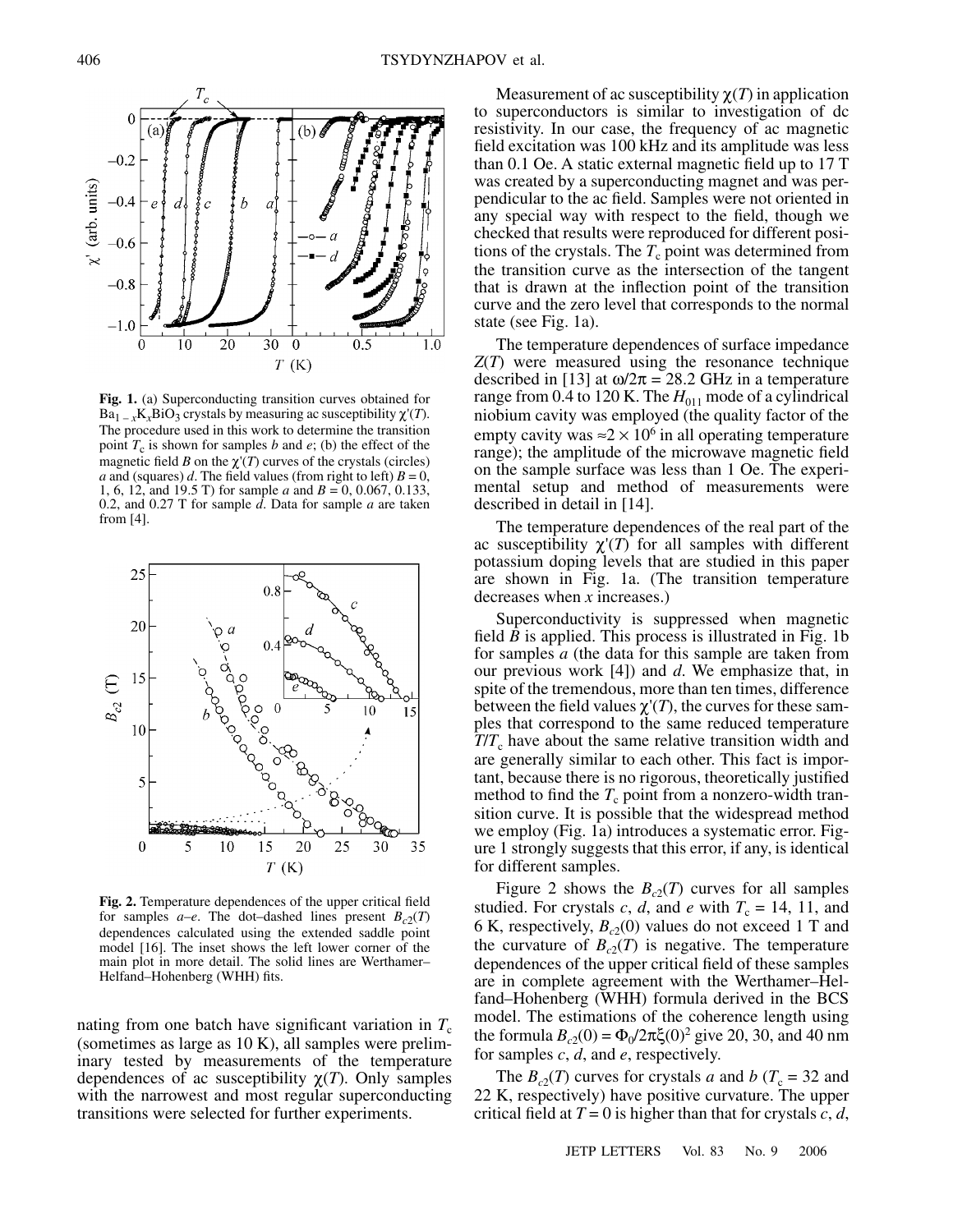and *e* by a factor of several tens, though available data are insufficient to make even a rough estimate of its value. At the very least,  $B_{c2}(0)$  of sample *a* is higher than 25 T; correspondingly,  $ξ(0)$  is no more than 4 nm. The dot–dashed lines in Fig. 2 are plotted according to the Abrikosov theory [15, 16]. The curves are obtained by numerically solving Eq. (15) from [16] using the following parameter values (for notation see [16]):  $η = 1$ and  $\alpha = 4\pi m_x T_c / \mu_1 m_e = 0.8$  for sample *a*; and  $\eta = 0.9$ and  $\alpha = 1.2$  for sample *b* [17].

The  $B_{c2}(T)$  curves shown in Fig. 2 demonstrate that the nature of superconductivity in  $Ba_{1-x}K_xBiO_3$ changes as potassium doping increases: it turns from an unusual superconductivity to standard BCS superconductivity.

Microwave measurements confirm this conclusion. This technique reveals another important characteristic of superconducting sample quality in addition to the width of superconducting transition: it is the residual surface resistance  $R_{res} = R(0)$ . It is well known that the low-temperature features of the surface impedance *Z*(*T*) in the imperfect crystals are masked by a high level of residual losses [13]. For this reason, they can be observed only in samples with the lowest *R*res values. In this work, only sample *d* among the samples under investigation satisfies this selection criterion. The temperature dependences of the impedance components for this crystal are shown in Fig. 3. For  $T > T_c$ , the normal skin-effect condition  $R(T) = X(T)$  is fulfilled. Therefore, the temperature dependence of the resistivity  $\rho(T)$  =  $2R^2(T)/\omega\mu_0$  can be derived; it is shown in the inset. The low-temperature parts of the *R*(*T*) and  $\lambda$ (*T*) = *X*(*T*)/ωμ<sub>0</sub> curves are shown in Fig. 4. As in classical superconductors, the resistance *R*(*T*) of sample *d* is saturated at the temperature-independent level of residual losses  $R_{\text{res}} \approx 11.5 \text{ m}\Omega$  for  $T < T_c/4$  and the field penetration depth reaches  $\lambda(0) \approx 900$  nm at  $T \rightarrow 0$ . As shown in the inset of Fig. 4, both quantities exponentially approach saturation levels, in complete agreement with the BCS theory:  $\Delta R(T) \propto (1/T) \exp(-\Delta_0/kT)$ ,  $\Delta \lambda(T) \propto$ 

 $(1/\sqrt{T})exp(-\Delta_0/kT)$ , where  $\Delta_0$  is the superconducting gap at *T* = 0. The  $\Delta_0$  values derived from these curves agree well with each other and give  $\Delta_0 \approx 2.1 k_B T_c$ , which means that the electron–phonon coupling constant in  $Ba_{1-x}K_xBiO_3$  is not small. Using the well-known BCS equations, we obtain a number of sample parameters: the relaxation time  $\tau \approx 6 \times 10^{-13}$  s at  $\hat{T} = T_c$ , average Fermi velocity  $v_F \approx 3 \times 10^5$  m/s (which is about one third of the value following from the band structure calculations [1]), and carrier mean free path  $l \approx 180$  nm. According to these estimates, crystal *d* is a clean-limit London superconductor.

The surface impedance of the optimally doped  $Ba_{0.6}K_{0.4}BiO_3$  crystal ( $T_c \approx 30$  K) was measured at 9.4 GHz in our previous work [10]. As in tetragonal HTSCs, we observed nearly linear temperature depen-

JETP LETTERS Vol. 83 No. 9 2006



**Fig. 3.** Temperature dependences of the surface resistance  $R(T)$  and reactance  $X(T)$  in superconducting and (fragment) normal states of sample *d* at 28.2 GHz. The inset shows ρ(*T*) dependence in  $10 < T \le 100$  K range.



**Fig. 4.** Temperature dependences  $R(T)$  and  $\lambda(T) = X(T)/\omega\mu_0$ for sample *d* at low temperatures. The inset shows logarithms of (closed squares)  $T\Delta R(T) = T[R(T) - R_{res}]$  and (open squares)  $\sqrt{T} \Delta \lambda(T) = \sqrt{T} [\lambda(T) - \lambda(0)]$  in comparison to (solid lines) the predictions of the BCS model; their slopes give the gap value  $\Delta(0)$ .

dences of  $\lambda(T)$  and  $R(T)$  for  $T < T_c/2$  [10, 13]; their extrapolations to *T*  $\longrightarrow$  0 give  $\lambda$ (0)  $\approx$  300 nm and  $R_{res} \approx$  $10$  mΩ. Hence, microwave measurements confirm that the natures of superconductivity of the samples with  $T_c = 11$  K and the optimally doped samples are fundamentally different: the former are BCS-type superconductors, whereas the latter resemble cuprate HTSCs.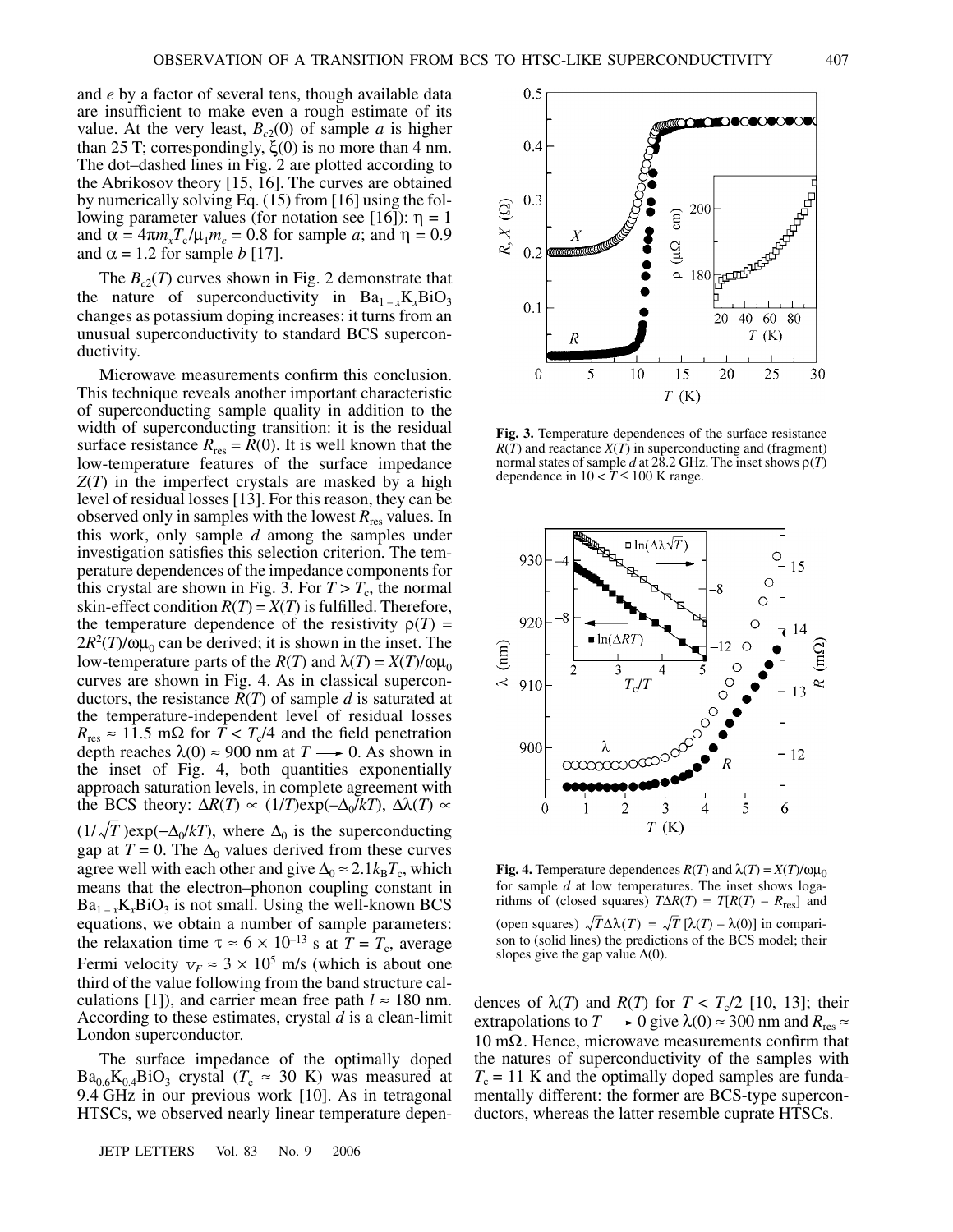

**Fig. 5.** Hypothetical phase diagram of  $Ba_{1-x}K_xBiO_3$ . The Ba-to-Bi content ratios *n* : *m* that correspond to presumed phase boundaries are indicated.

The origin of the transition from HTSC-like to BCS superconductivity in the  $Ba_{1-x}K_xBiO_3$  compound, which is revealed in this work, should be sought in the transformation of its crystal and electronic structure.

According to the hypothesis proposed in [11, 12],  $Ba_{1-x}K_xBiO_3$  is formed from oxides of homologous series  $Ba<sub>n</sub>Bi<sub>m</sub>O<sub>v</sub>$  by means of potassium intercalation. The lattice of these oxides consists of alternating  $BiO<sub>2</sub>$ and BaO layers that form a supercell whose size depends on the ratio *n* : *m*. Potassium is intercalated into  $Ba<sub>n</sub>Bi<sub>m</sub>O<sub>v</sub>$  between adjacent  $BiO<sub>2</sub>$  layers ("bismuth planes") and the  $Ba_nK_{m-n}Bi_mO_{3m}$  composition is formed, where the number of Bi ions with an oxidation number of +5 in the bismuth planes next to potassium layers increases. As a result, *x* can assume only the values that correspond to a rational fraction *n* : *m* of Ba and Bi content. As was shown in [18], the anisotropic Ba*n*Bi*m*O*y* matrix has a mosaic structure at the microscopic level; its lattice consists of ordered blocks that are displaced by a period of the quasi-cubic lattice. When the fraction  $n : m$  decreases, the block size decreases and the layered structure completely disappears at  $n : m = 1 : 2$ . Applying these results to  $Ba_{1-x}K_xBiO_3$ , we find that a truly isotropic phase is formed at  $x = 0.5$  (*n* : *m* = 1 : 2) rather than at  $x = 0.4$  $(n : m = 3 : 5)$ . Local lattice anisotropy was observed in  $Ba_{0.6}K_{0.4}BiO_3$  by electron microscopy [19]. It is not observed in the macroscopic properties, probably because of the mosaic lattice structure and easy twinning, i.e., because of absence of the long-range order in potassium positions.

The arrangement of potassium atoms into layers, together with the change in the oxidation number of Bi ions in the adjacent bismuth planes, leads to the modulation of the space charge. In the case with a long-range order (for  $n/m \sim 1$ ), it signifies the formation of a charge density wave (CDW). It is the CDW that is responsible for the insulating state of  $Ba_{1-x}K_xBiO_3$  for  $x < 0.4$ . As the size of lattice blocks of Ba*n*Bi*m*O*y* matrix decreases, the long-range order disappears, but charge is still ordered at the microscopic level (the short-range order) until the layered structure of the matrix is completely destroyed. According to this concept, a residual effect ("traces") of the CDW should be retained in the metallic phase of  $Ba_{1-x}K_xBiO_3$  in the potassium content range from  $x = 0.4$  to 0.5. Such traces were really observed in the Compton positron scattering [20] and IR conductivity [21] experiments. Since high-temperature superconductivity in  $Ba_{1-x}K_xBiO_3$  is observed roughly in the same composition region, it is possible that the traces of the CDW play a crucial role in its origin.

A connection between the influence of the CDW and superconductivity may be established in the Abrikosov model [15]. According to it, many features of HTSC including high transition temperature, *d*-wave symmetry of the order parameter, and the positive curvature of  $B_{c2}(T)$  can be explained if the electronic spectrum contains an extended saddle point (i.e., a flat piece of an equipotential surface) and the Fermi energy is close to it. Suitable conditions in  $Ba_{1-x}K_xBiO_3$  can be formed because of the influence of the CDW. According to [20], the traces of CDW are manifested as a suppressed electron density of states near the middle of diagonal of the Brillouin zone (*L* point); it is exactly where the Fermi surface is located at  $x = 0.4$  [1]. Assuming that suppression forms a flat part of the spectrum, we can apply the Abrikosov model to explain all our observations: (i) the linear temperature dependences of  $\lambda(T)$  and  $R(T)$  follow from d-wave symmetry of the order parameter and (ii) the upper critical field curves of samples *a* and *b* fit the theoretical dependences well (Fig. 2).

The Abrikosov model has a key advantage in respect to application to  $Ba_{1-x}K_xBiO_3$ : the dominating pairing mechanism both in the Abrikosov and BCS models is the electron–phonon interaction. Therefore, a transition from one model to another can occur naturally, as illustrated by the diagram in Fig. 5. At small *x* values, the long-range order in the positions of  $Bi<sup>5+</sup>$  ions is maintained in the crystals; i.e., the charge density wave is present and opens a gap at the Fermi surface; thus, the compound is an insulator. At the transition to the superconducting metallic phase at  $x = 0.4$  ( $n : m = 3 : 5$ ), the long-range order disappears, but, presumably, a shortrange order of bismuth ions with different oxidation numbers remains. It is manifested in various traces of the charge density wave, one of which can be flat parts of the spectrum formed due to the suppression of the density of states in the *L* points in the Brillouin zone. Within the Abrikosov model, the existence of such flat part of the spectrum leads to a high transition temperature, the *d*-wave symmetry of the order parameter [and, consequently, to the linear temperature dependences of  $\lambda(T)$  and *R*(*T*)], and positive curvature of *B<sub>c2</sub>*(*T*). With a further increase in  $x$ , the short-range order is destroyed and simultaneously the Fermi surface contracts and moves away from the degenerate point of the Brillouin zone. Owing to one or both of these factors, the Abrikosov mechanism eventually breaks down, but the electron–phonon coupling makes sure that superconductivity remains, now in the BCS form. If the latter transition is caused by complete loss of the short-range order (dis